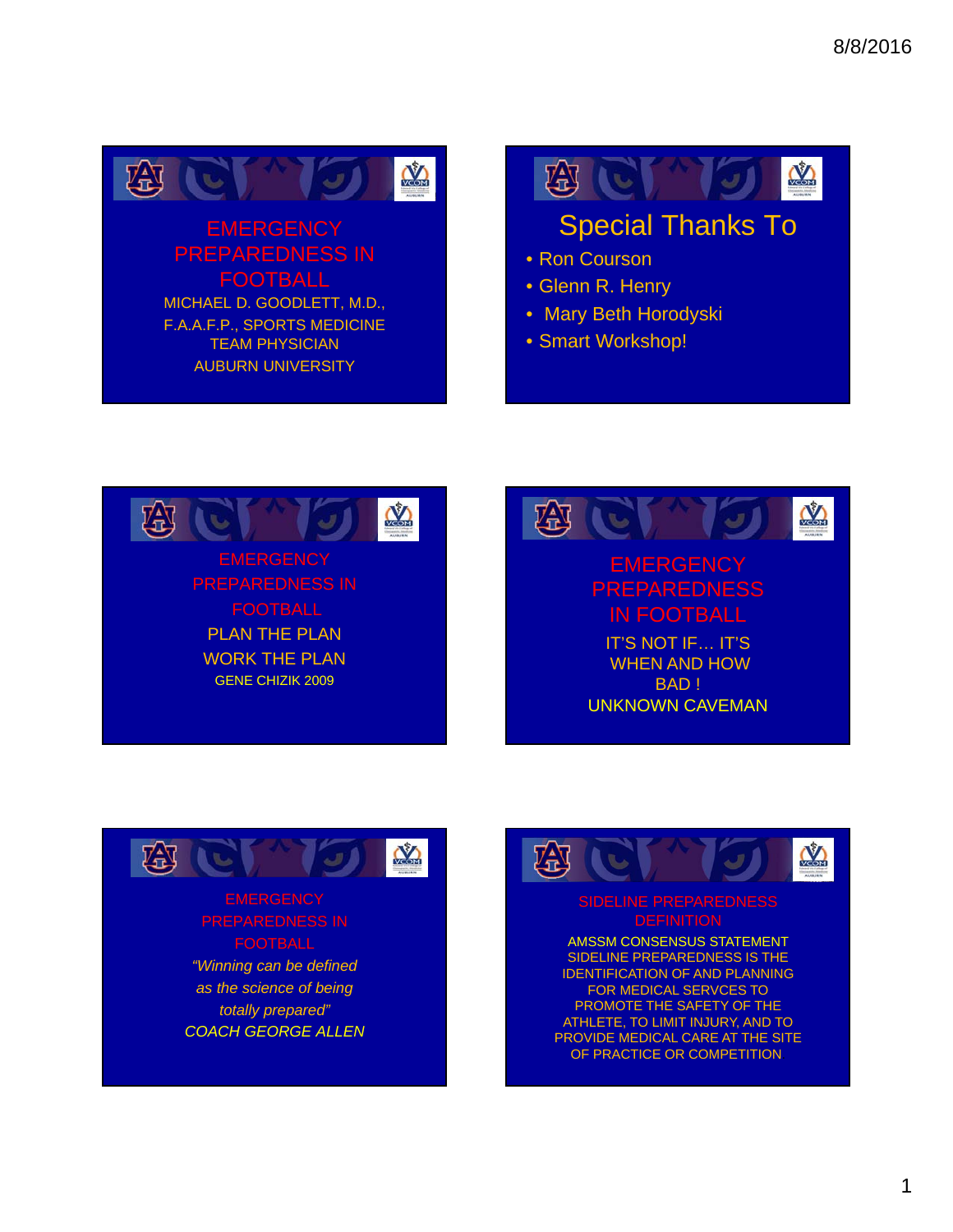

GOALS OF PREPAREDNESS

AMSSM CONSENSUS **STATEMENT** THE SAFETY AND ON-SITE MEDICAL CARE OF THE ATHLETE IS THE GOAL OF EMERGENCY PREPAREDNESS

涵  $\sum_{n=1}^{\infty}$ 

AMSSM CONSENSUS STATEMENT THE SPORTS MEDICINE TEAM SHOULD DEVELOP AN INTEGRATEDMEDICAL CARE SYSTEM THAT INCLUDES: \*PRE-SEASON PLANNING \*GAME DAY PLANNING \*POST SEASON EVALUATION







EMERGENCY PERSONNEL: ROLES \*IMMEDIATE CARE OF THE ATHLETE \*EMERGENCY EQUIPMENT RETRIEVAL \*ACTIVATION OF EMERGENCY MEDICAL **SYSTEM** \*DIRECTION OF EMS TO SCENE \*RETRIEVAL OF INSURANCE / ALLERGY / MEDICAL INFORMATION



EMERGENCY PERSONNEL: ROLES \*IMMEDIATE CARE OF THE ATHLETE \*EMERGENCY EQUIPMENT RETRIEVAL \*ACTIVATION OF EMERGENCY MEDICAL **SYSTEM** \*DIRECTION OF EMS TO SCENE \*RETRIEVAL OF INSURANCE / ALLERGY / MEDICAL INFORMATION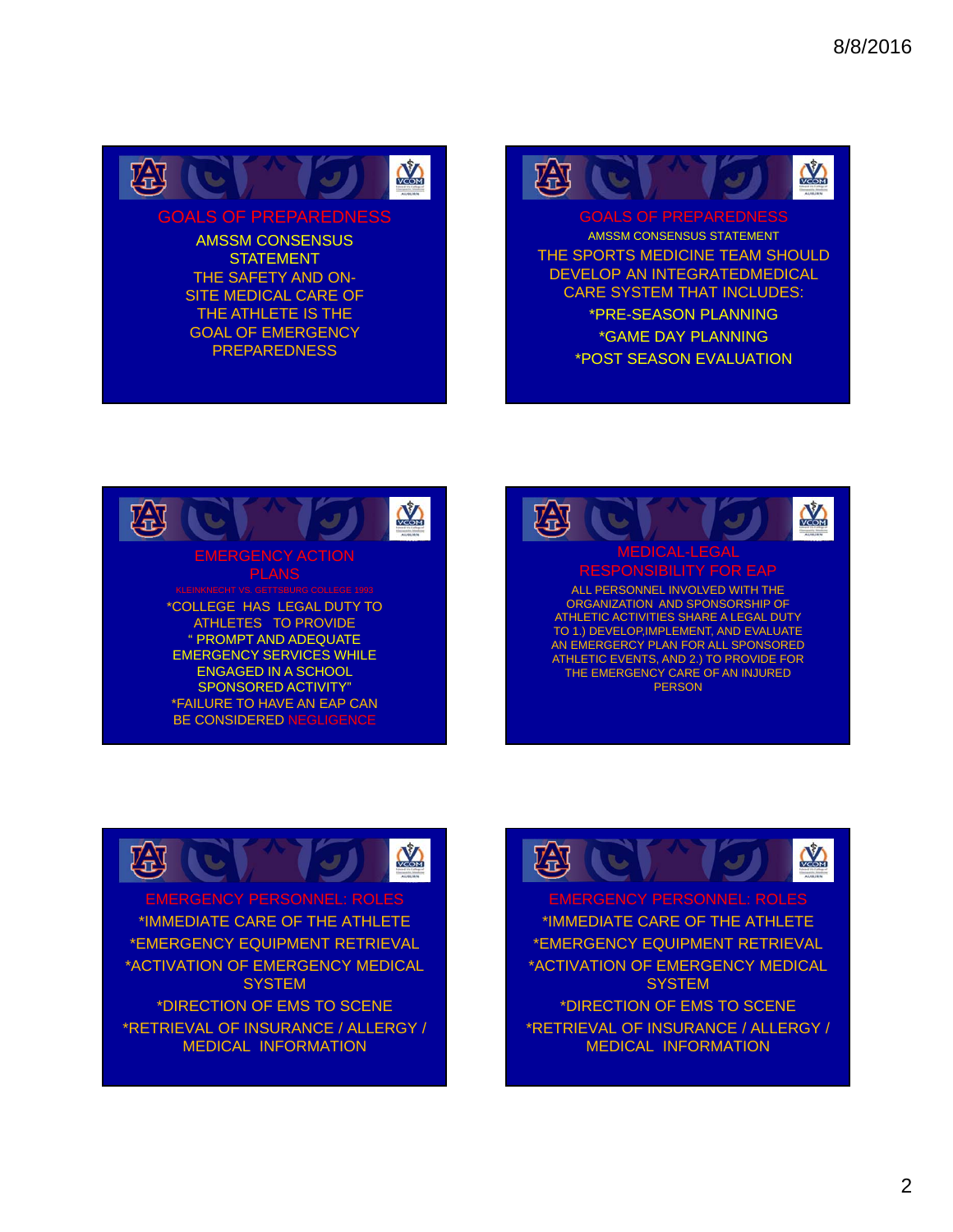

## EMERGENCY PERSONNEL: PREDETERMINATION OF ROLES

• WHO IS IN CHARGE?

- WHO WILL BE GIVING COMMANDS?
- WHO WILL CONTROL THE HEAD IN A CERVICAL INJURY?
	- WHAT ARE THE HAND SIGNALS?

## 涵 **NA**

# MERGENCY PERSONNEL

- \*WHAT IF MORE THAN ONE ATHLETE / PERSON IS INJURED?
	- \*WHAT IS THE PLAN FOR GETTING PROPER PERSONNEL TO THE ER AND BACK? (WHO GOES?, WHO STAYS?, WHO IS LEFT BEHIND?)









PRIOR TO THE GAME ESTABLISH CLEAR METHOD OF COMMUNICATION BETWEEN EMS,MEDICAL STAFF, ADMINISTRATION, RECEIVING EMERGENCY CARE FACILITY AND VISITING TEAM ( HAND SIGNALS,EMS ACTIVATION, AMBULANCE TRANSPORTATION)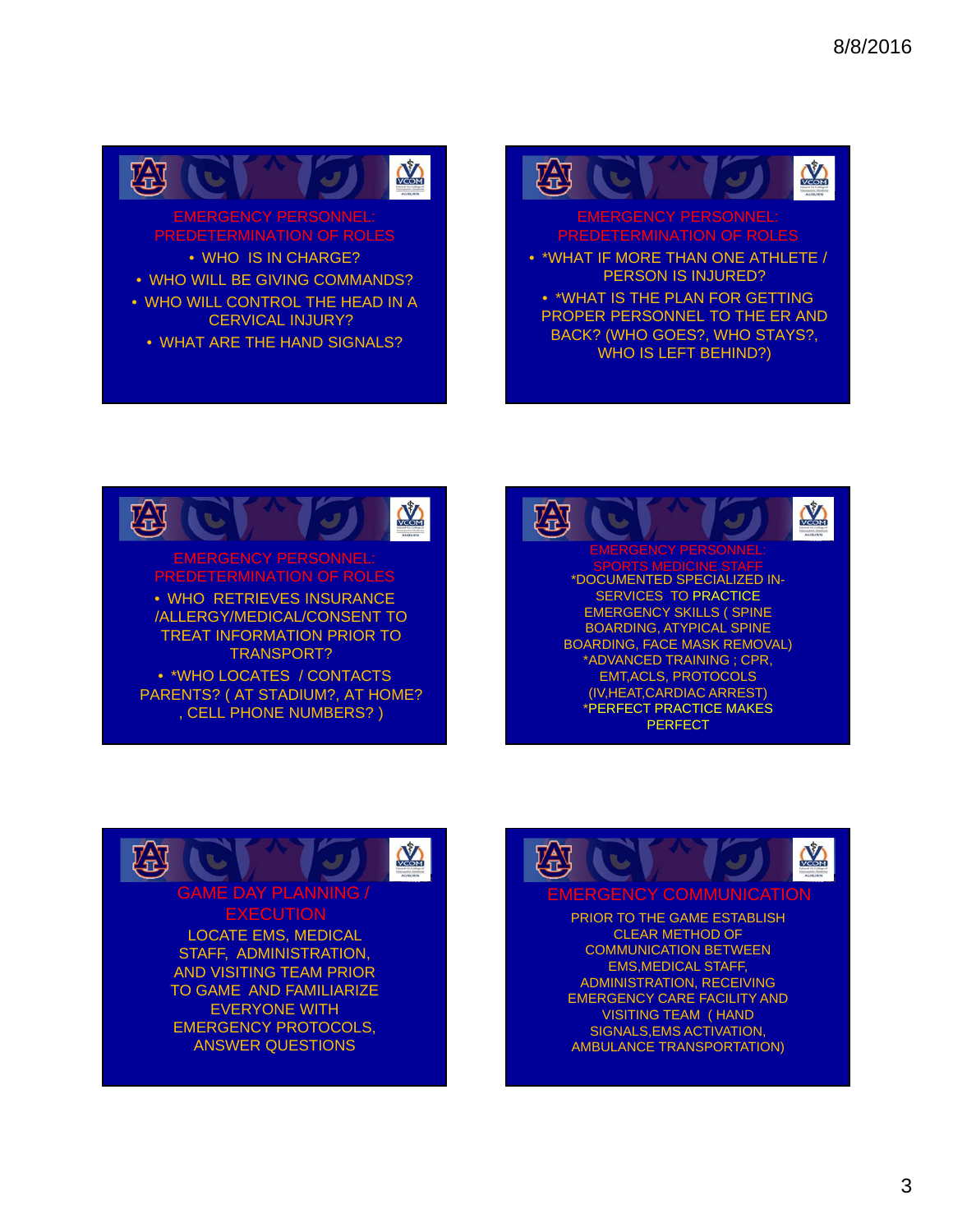

appropriate assessment and management of the injured athlete.

- After completion of the Primary Survey, determine if the athlete-patient is unstable and must be transported immediately or is stable and can be assessed further
- If spinal injury is suspected, ensure respiratory effort is adequate since high cervical spinal cord injuries will impact the phrenic nerve and may necessitate positive pressure ventilation











## • Form a general impression.

- 
- Life Threats
- Stabilize the cervical spine. • Assess the baseline mental
- status.
- AVPU
- Assess the airway.
- Assess breathing.
- Assess circulation.
- Determine priority.





## The General Impression

- The general impression is the initial, intuitive evaluation of the patient to determine the general clinical status and priority for transport.
- Life Threats
- Arterial Bleeding, etc.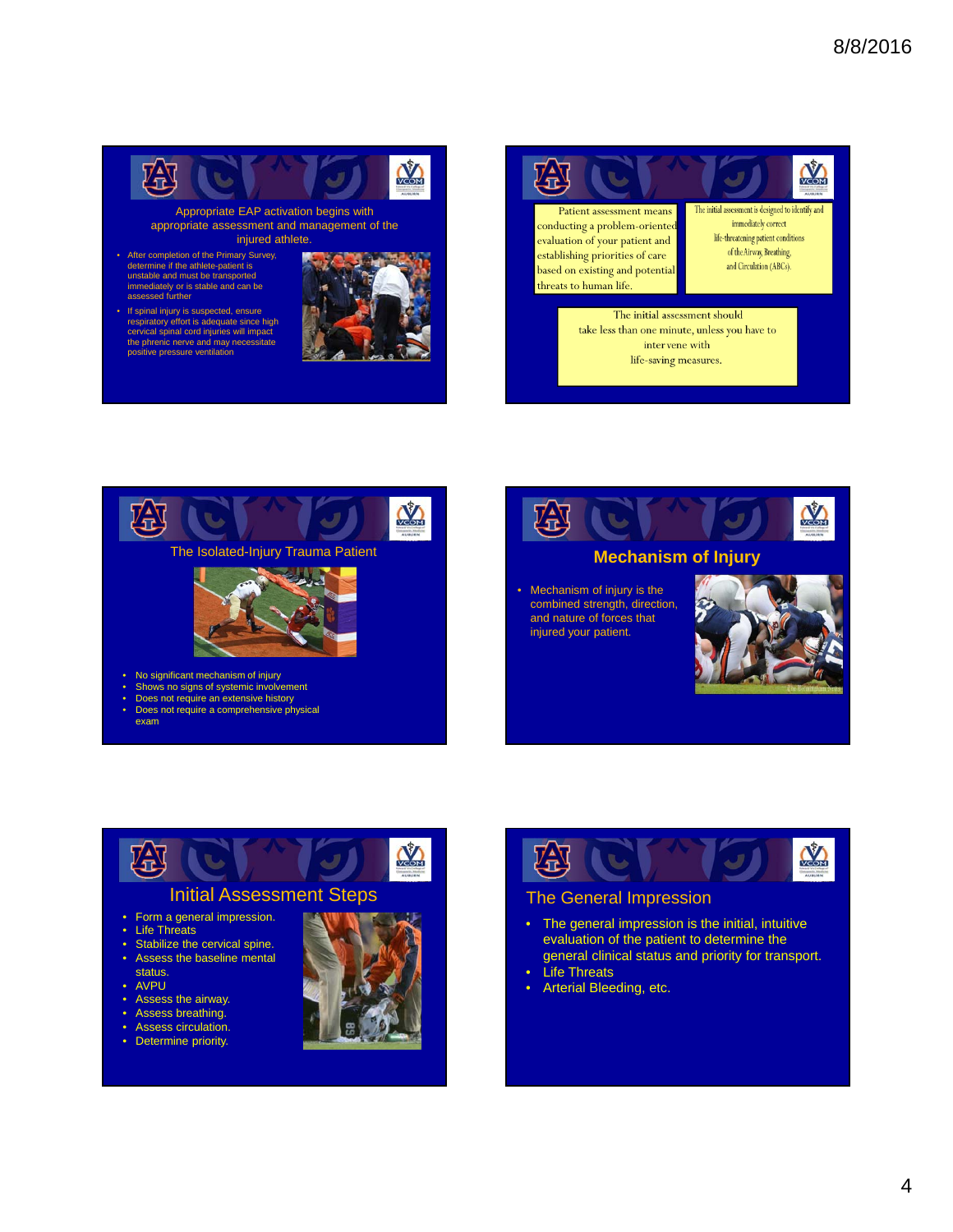#### 密心  $\mathbf{M}$  $\mathcal{L}$

## Mental Status

- Alert
- Are they orientated to date, time, place, surroundings
- Conscious confused
- A&O x 1,2,3,4
- Verbal
- Painful stimuli
- Unresponsive

图记 **NA** Airway Assessment If the patient is responsive and can speak clearly, assume the airway is patent. If the patient is unconscious, the airway may be obstructed



#### Don't Forget the Jaw Thrust

- The jaw thrust maneuver was achieved by placing one hand on each side of the lower mandible wrapping the fingers around the angle of the mandible.
- To maintain an open mouth position, as the mandible was jutted forward the thumbs were used to slightly open the mouth.





- Quality Depth
- Degree of Distress Oxygen? Adequate –Yes No, BVM.
- Presence of bilateral breath sounds
- Symmetry of chest movement
- 
- Observe for accessory muscle use. Expose the chest wall and palpate for: Structural integrity
- 
- **Tenderness**
- **Crepitus**

• The phrenic nerve is a nerve that originates in the neck (C3-C5) and passes down between the lung and heart to reach the diaphragm. It is important for breathing, as it passes motor Information to the diaphragm and receives sensory information from it.There are two phrenic nerves, a left and a right one.



#### Breathing Assessment

- Shortness of breath
- Retractions
- Asymmetric chest wall movement
- Accessory muscle use
- Cyanosis
- Audible sounds
- Abnormal rate or pattern
- Nasal flaring



## Paralysis of the diaphragm

- Paralysis of the diaphragm produces a parado movement.The affected side of the diaphragm moves upwards during inspiration, and downwards during expiration.
- A unilateral diaphragmatic paralysis is usually asymptomatic, and is most often an incidental finding on x-ray. If both sides are paralysed, the patient may experience poor exercise tolerance, orthopnoea and fatigue.
- Management of diaphragmatic paralysis is two-fold. Firstly, the underlying cause must be identified and treated (if possible).The second part of treatment deals with symptomatic relief. This is usually via non-invasive ventilation, such as a CPAP (continuous positive airway pressure) machine.
- If needed assist ventilations with BVM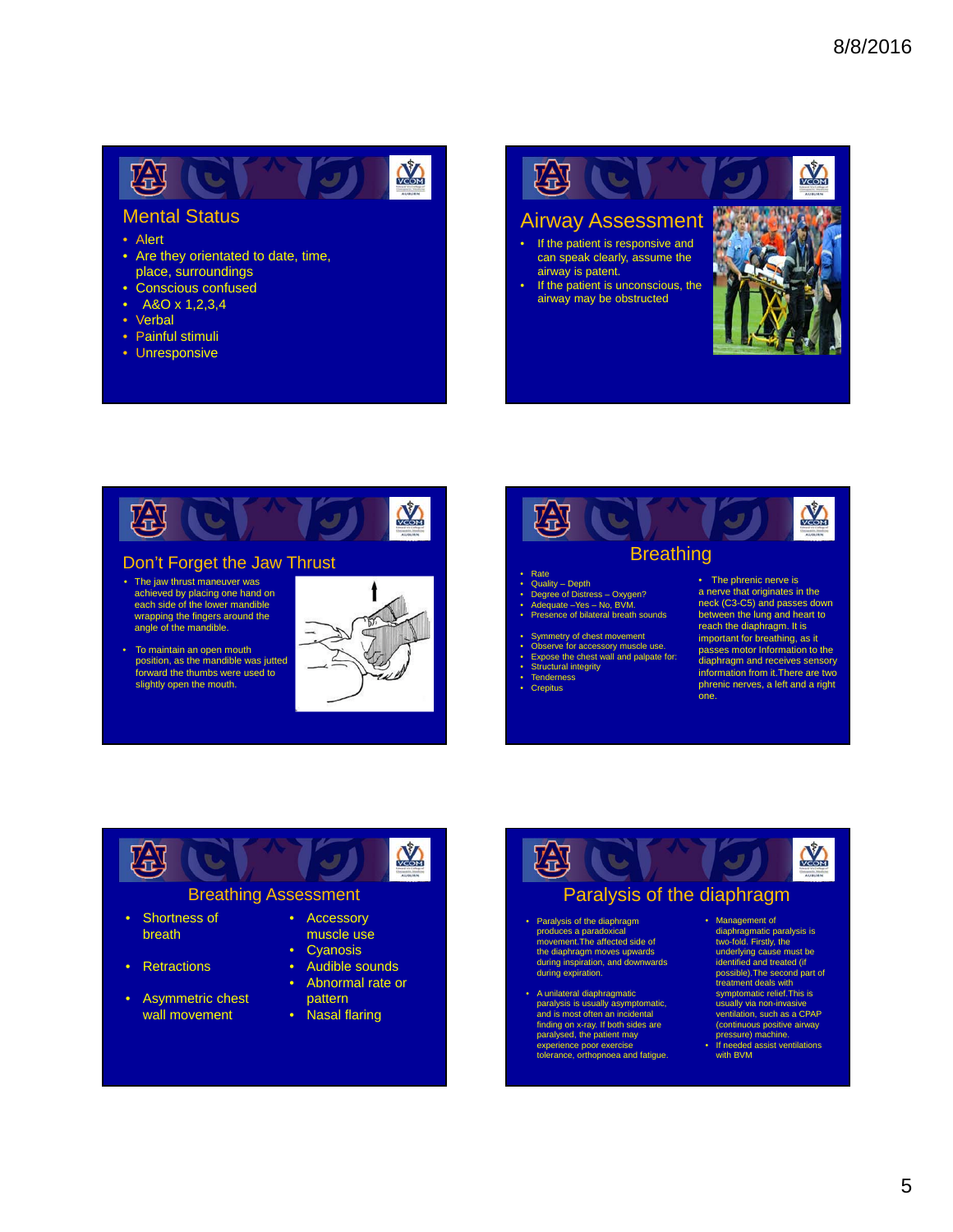

agents.

**COM** 幽 C  $\overline{\mathcal{L}}$ Assess the skin.



## CTM

• Color – Pale, Red, Blue • Temperature – Cool, cold, warm, hot • Moisture – dry, mosit CRT<sup>"</sup>

Capillary refill • May provide information regarding patient's cardiovascular status. • Refill time greater than 2 seconds is caused by shunting and capillary closure to peripheral capillary beds and suggests inadequate circulation and impaired cardiovascular function







#### Past Medical History

- General state of health
- Childhood and adult diseases
- Psychiatric illnesses
- Accidents and injuries
- Surgeries and hospitalizations



#### **Respiration**

- Temperature
- 
- Pupils
- Orthostatic vitals
- (if possibly hypovolemic)
- Pulse oximetry
- **Capnography**
- Cardiac monitoring
	- **Blood glucose determination**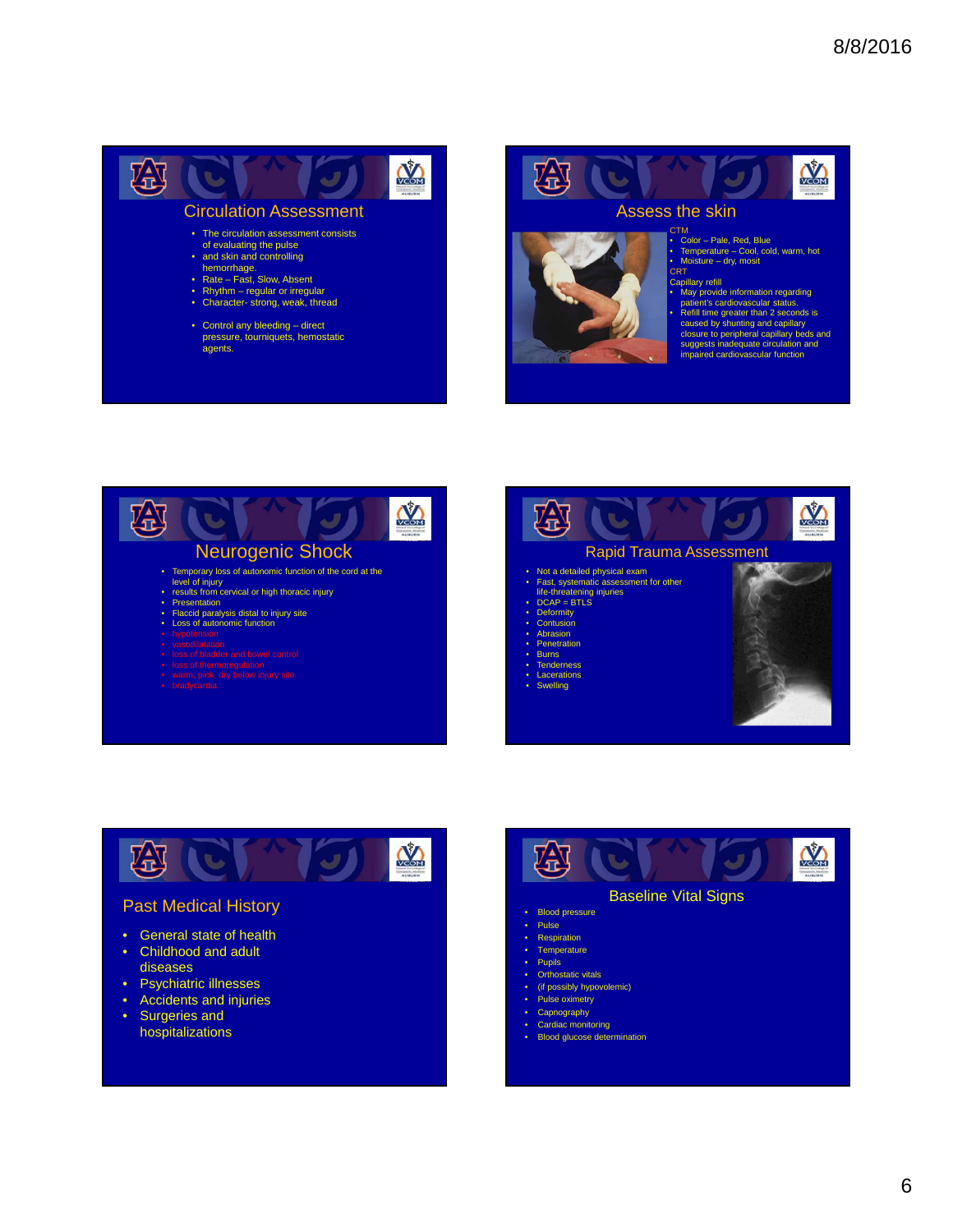#### **IC** 趣 **COM**

#### Ongoing Assessment

- Mental status
- Airway patency • Breathing rate and quality
- Pulse rate and quality
- **Skin condition**
- On-going neurological
- **Assessment**
- Transport priorities
- Vital signs
- Focused assessment
- Effects of interventions
- Management plans



#### **Summary**

- Scene Size-up
- The Initial Assessment
- The Focused History and Physical Exam
- The Detailed Physical Exam
- The Ongoing Assessment







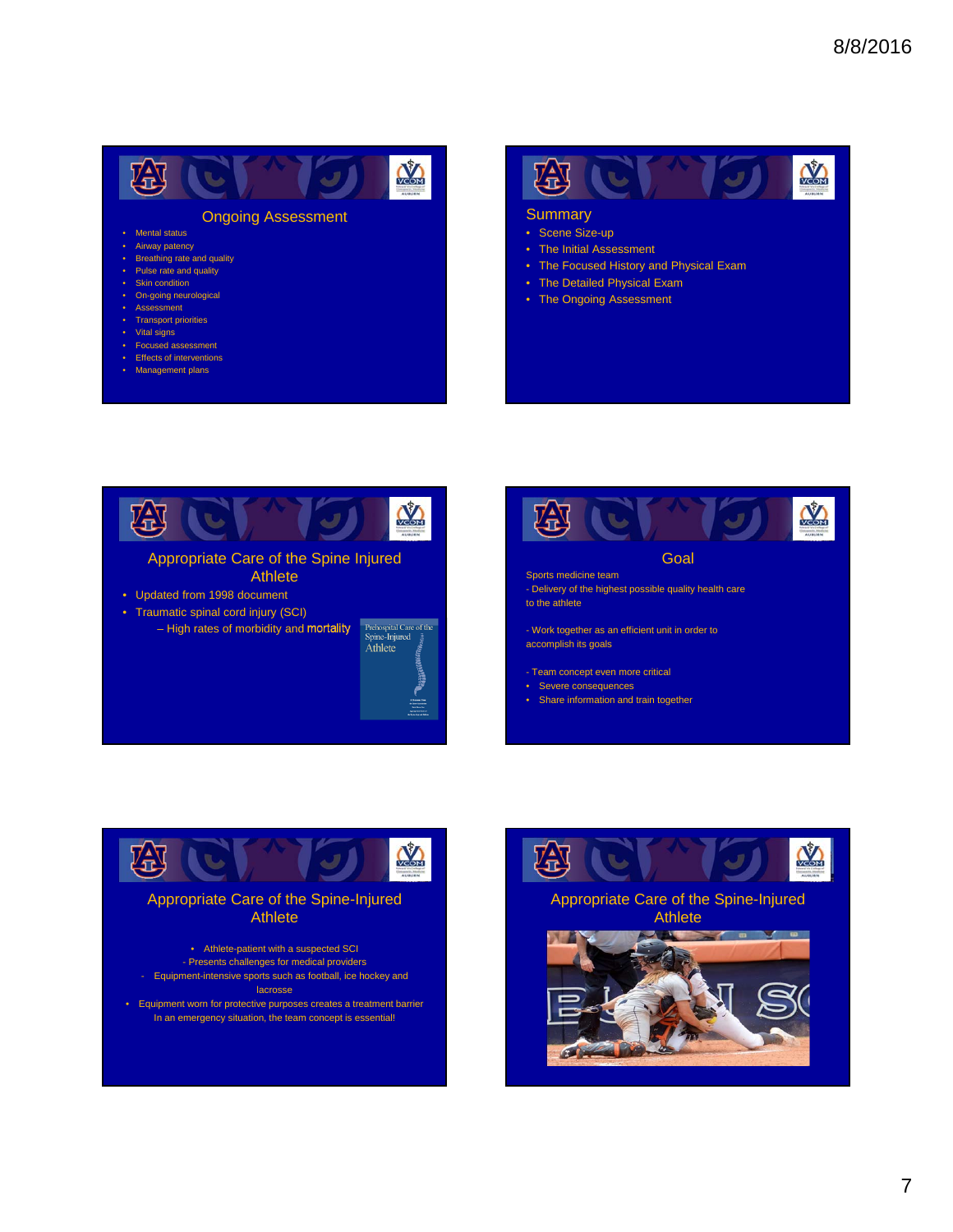

#### **Terminology**

- Spinal immobilization???
- Spinal motion restriction (SMR) - Restrict motion of c-spine area
	- Cervical collars
	- Patient driven
	- Spine board and other devices
	- Premise of SMR is to prevent further harm to a spinal cord or column injury









- Ready to Move Athlete-Patient
- Who's rules?
- What technique?
- What equipment will be used?
- Where will the athlete- patient be transported?



#### SMR: What is the Evidence?

- Hand placement for stabilization
- Spine boarding techniques
	- Supine
	- Prone
- Centering on the spine board
- Other SMR devices
- Sports equipment removal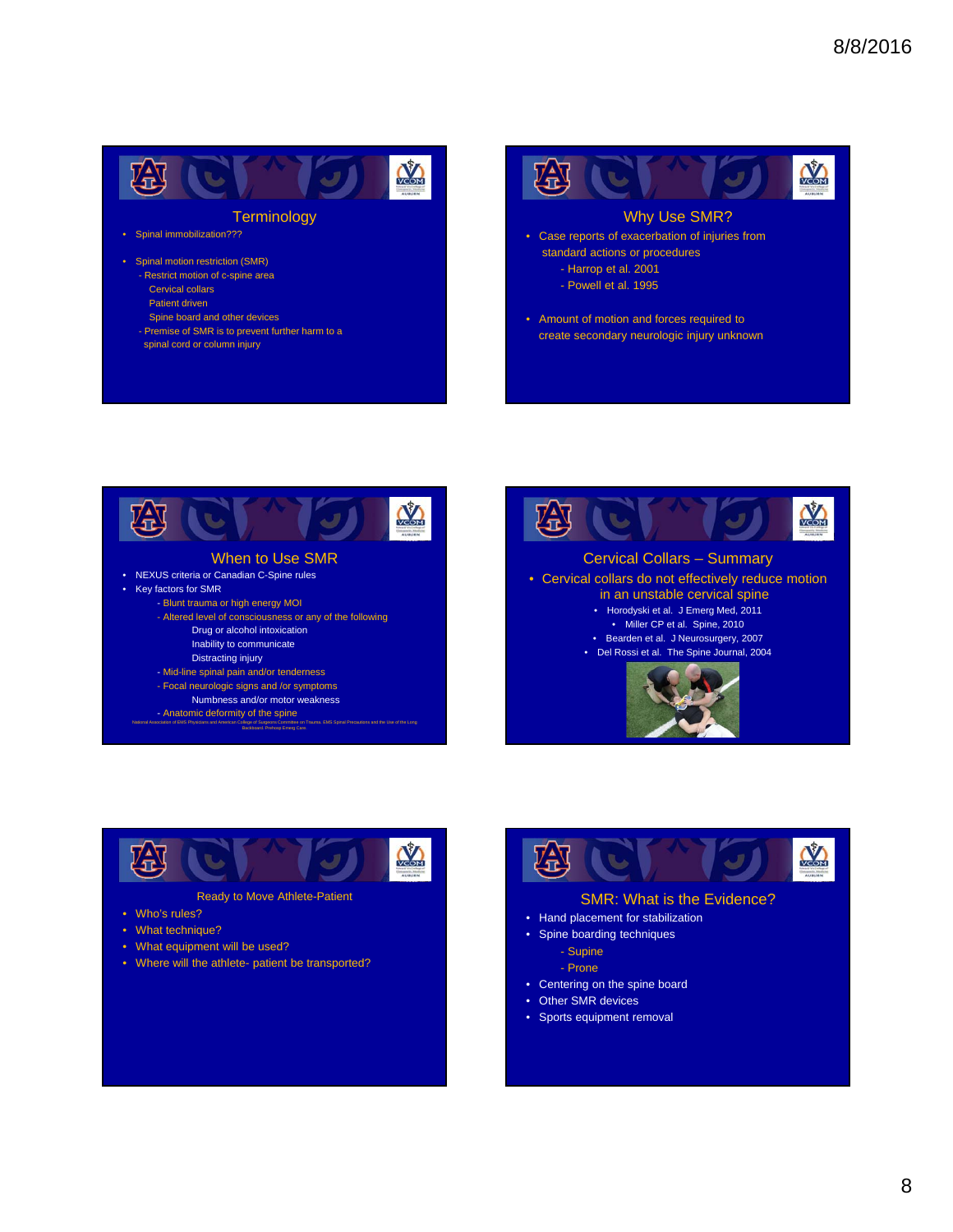

#### ATTENTION!!!

- Shift in prehospital care methods
	- Some locations in the US -No longer using spine boards for maintaining spinal
	- precautions
	- EMS Management of Patients with Potential Spinal
	- Injury
	- Approved by the ACEP Board of Directors January 2015
- Too many patients are unnecessarily placed on spine boards for transportation to the appropriate medical facility - Systemic harm to patient









#### Supine Patient -

#### Spine Board Transfer Techniques

- Mechanical Transfer Devices
- Log roll vs scoop stretcher
- (Krell et al., Prehosp Emerg Care, 2006)
- 31 healthy subjects
- Electromagnetic sensors
	- Forehead, C3 (surface), T12 (surface)
- Results
- 6-8 degrees greater motion in all three planes during LR compared to SS

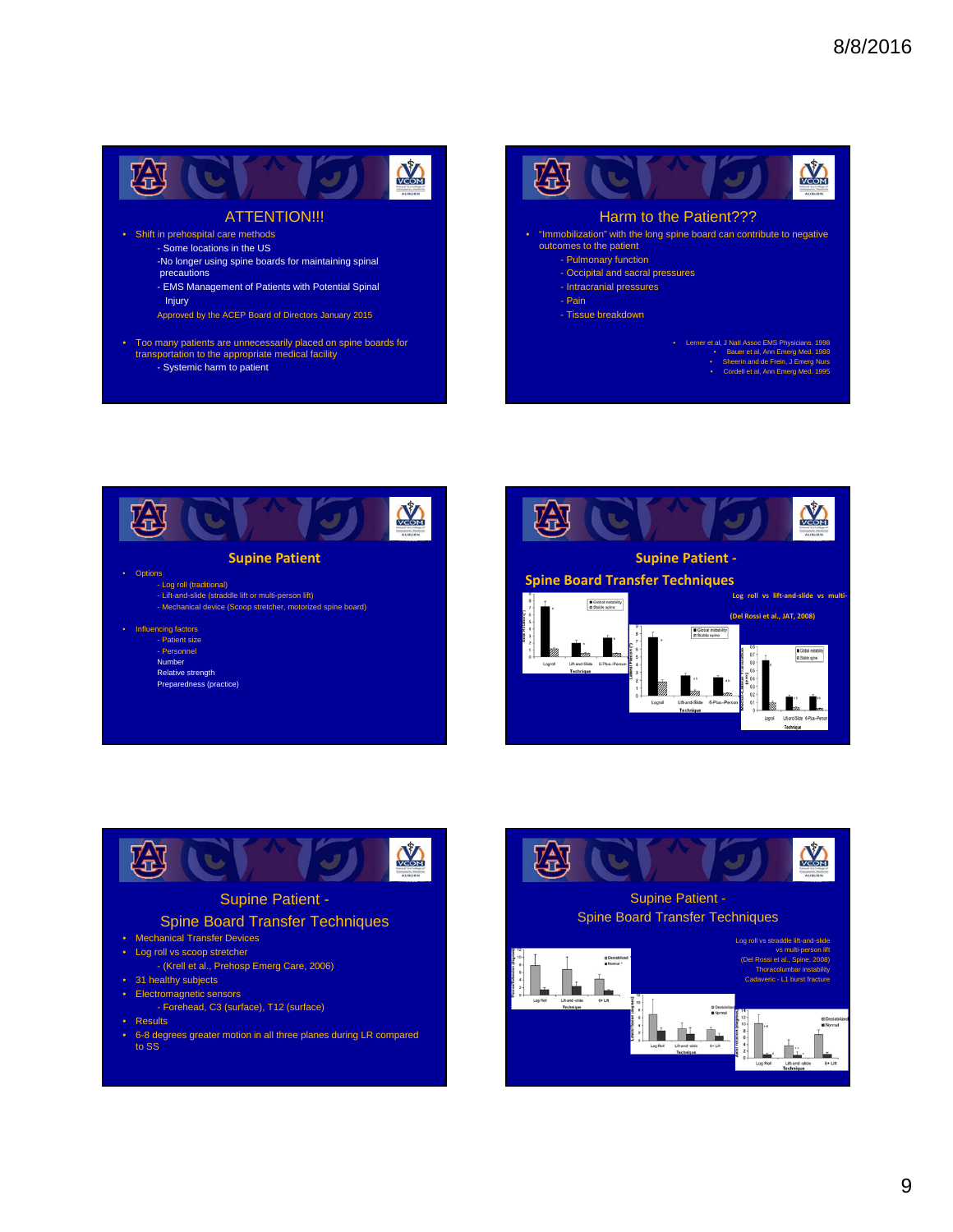







• Consider multi-person and scoop stretcher as alternative to LR (supine patient)



#### Supine Patient – Planning Ahead

- Using the Mulit-Person Spine Board Technique Still Recommended: Evaluating EMS Protocols » Horodyski et al, presented at NATA 2015
- Six SMR techniques - 2 person lift to gurney - Log roll onto spine board, lift to gurney, log roll off to gurney - Scoop stretcher, lift onto gurney, scoop stretcher off onto gurney







#### Supine Patient – Planning Ahead

- Using the Multi-Person Spine Board Technique Still Recommended:
- Evaluating EMS Protocols » Horodyski et al, presented at NATA 2015
- 
- Six SMR techniques
- Multi-person lift onto spine board, lift board to gurney, 8 person lift off board onto gurney
- 
- Multi-person lift, strap to spine board, lift and secure to gurney - Multi-person lift to gurney, secure to gurney
	-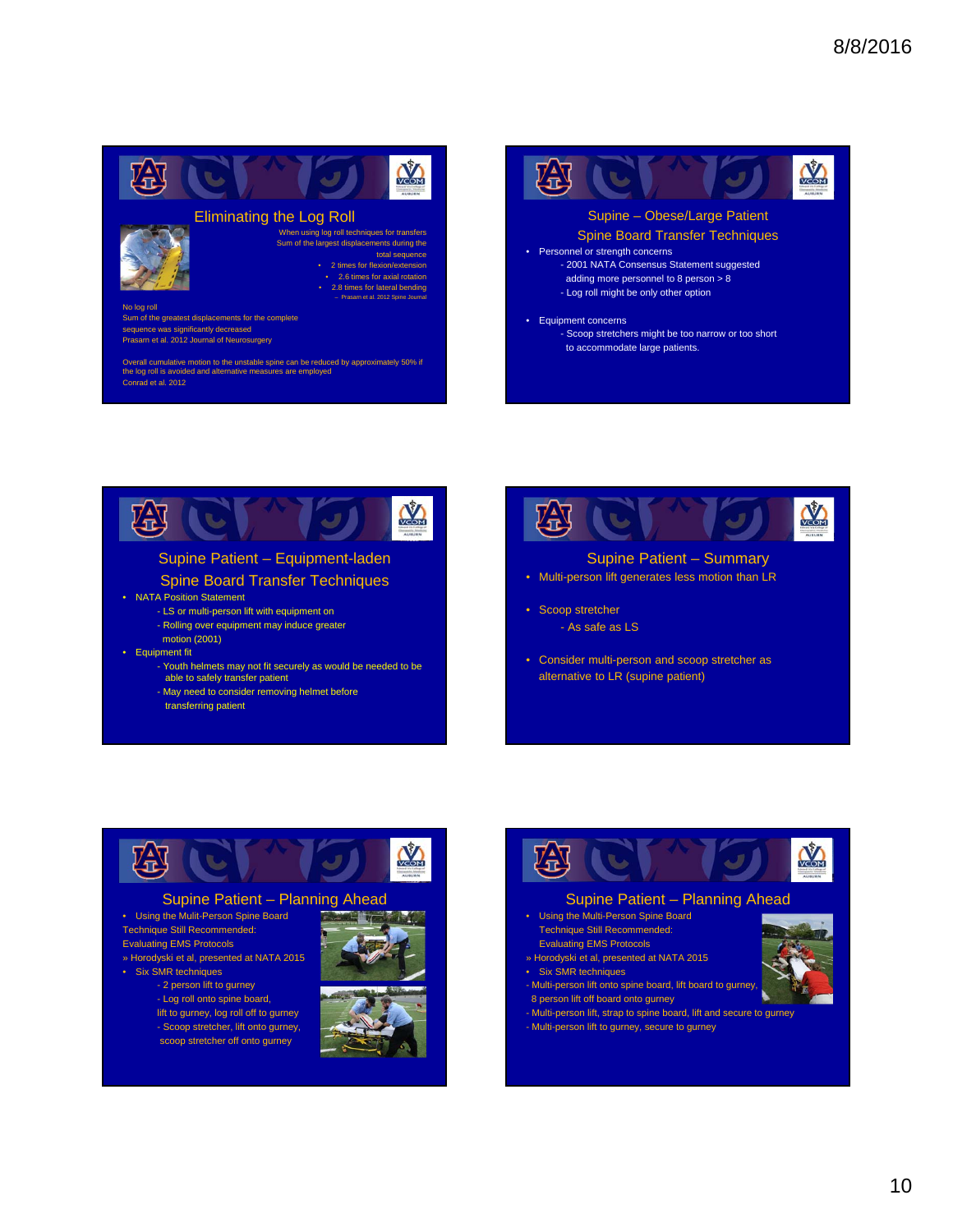

#### Prone Patient

#### • Options

- Log roll pull vs. log roll push - Log roll 1x vs. log roll 2x

#### • Influencing factors

- History (convention)
- Personnel
	- Availability of spine board
		- Preparedness (practice)





- If an athlete is prone and not breathing, you must log roll them to establish an airway
- With shoulder pads on, place their under arm at
- their side to roll
- Without shoulder pads, extend their under arm to
- support the head during the roll
- The appropriateness of repositioning the head into a spin-neutral position should be assessed on an individual basis with resistance and pain as a guide





Prone Patient – Summary

- LR only option; but how many times should you move the patient?
- Decide in advance how the situation should be handled based on circumstances.
- With every transfer there is the potential or opportunity for motion to occur.

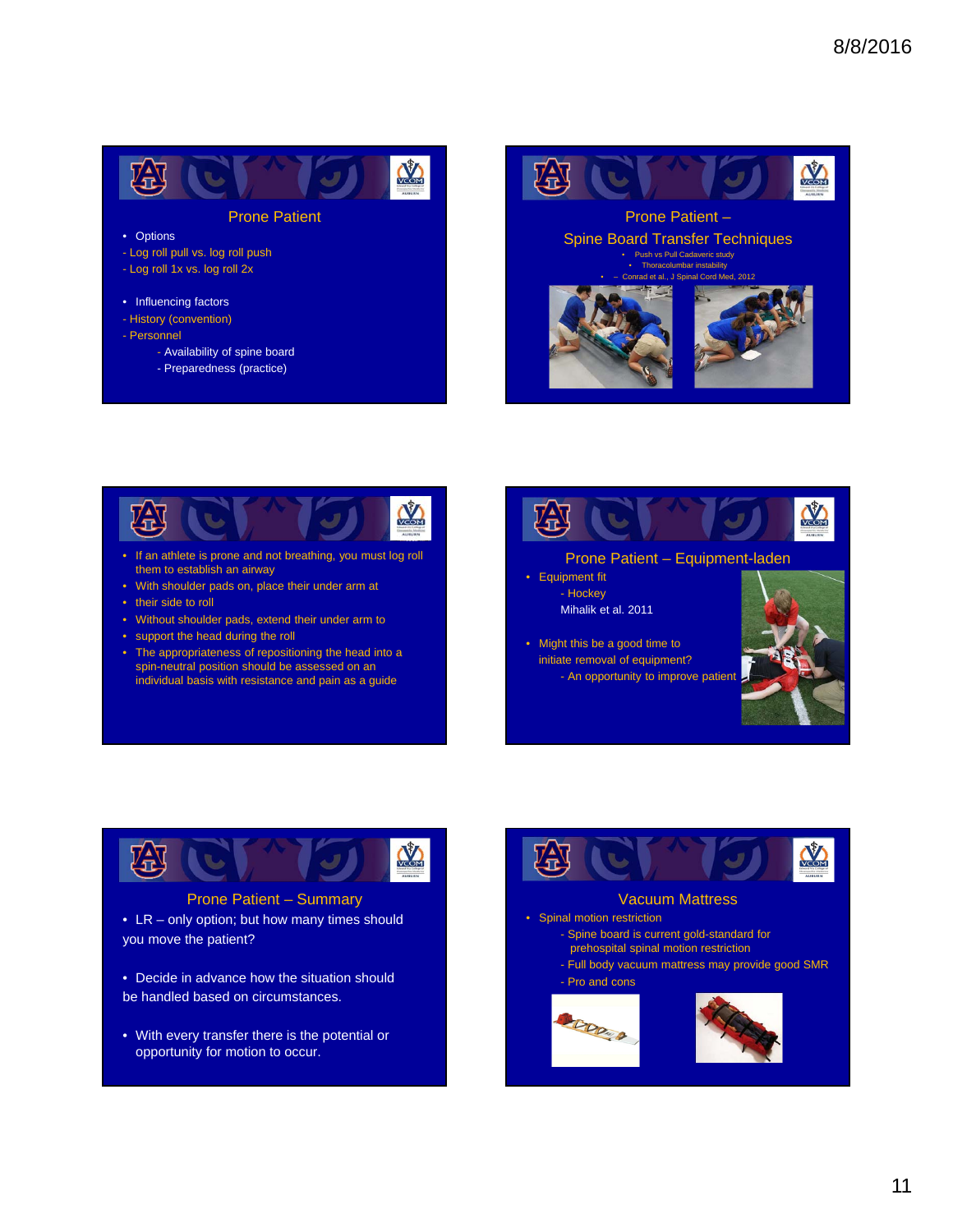



#### Effectiveness of Cervical Collars

- Application of a cervical collar caused increased separation at the injury site C1-C2 level *Ben-Galim et al. J Trauma, 2010*
- Biomechanics of cervical restriction with collars - Rigid collars create pivot points that shift the center of rotation lateral to the spine and contribute to the intervertebral motion

*Lador et al. J Trauma, 2011*





• Suspected spine injured athletes should be transported to the most appropriate medical facility



#### Guidelines for Appropriate Care of the Spine Injured Athlete

•*Any* athlete suspected of having a spinal injury should not be moved and should be managed as though a spinal injury exists

The athlete should not be moved unless absolutely essential to maintain airway, breathing and circulation

- If the athlete must be moved, they should be placed in a
- •supine position while maintaining spinal immobilization

When moving a suspected spine-injured athlete, the head •and trunk should be moved as a unit





Heightened suspicion of potential catastrophic spine injury:

• MOI Unconscious or altered level of consciousness • Neurological complaints • and/or deficits • Significant midline spine pain ious spinal colu • deformity